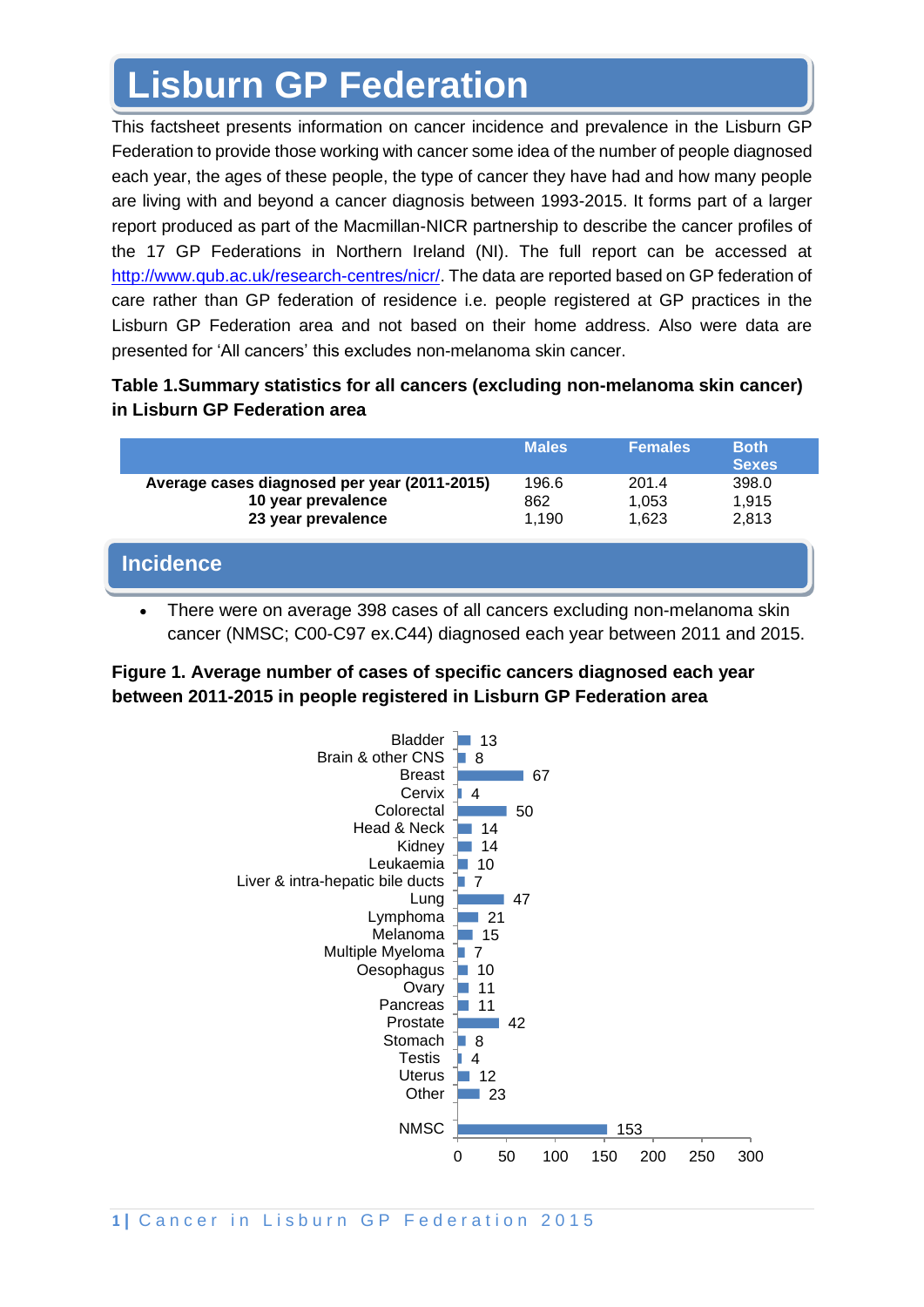• In 2011-2015 there were on average 67 cases of invasive breast cancer, 42 cases of prostate cancer, 50 cases of colorectal cancer, 47 cases of lung cancer and 153 cases of non-melanoma skin cancer diagnosed each year.

## **Figure 2. Proportion (%) of cases diagnosed between 2011 and 2015 by specific cancer site and stage at diagnosis in Lisburn GP Federation area**



### **Figure 3. Proportion (%) of cases diagnosed between 2011 and 2015 by specific cancer site and age at diagnosis in Lisburn GP Federation area**

| Breast (All NI)                | 20.0%               |       | 22.5% | 25.1% | 32.4% |        |  |
|--------------------------------|---------------------|-------|-------|-------|-------|--------|--|
| Breast (Lisburn)               | 18.2%               |       | 25.6% | 25.6% | 30.7% |        |  |
|                                |                     |       |       |       |       |        |  |
| Colorectal (All NI)            | 6.7% 11.7%<br>26.5% |       | 55.1% |       |       |        |  |
| Colorectal (Lisburn)           | 5.6%8.8%<br>22.5%   |       | 63.1% |       |       |        |  |
|                                |                     |       |       |       |       |        |  |
| Lung (All NI)                  | .0%11.1%            | 28.2% |       |       | 57.6% |        |  |
| Lung (Lisburn)                 | 0%6.4%<br>30.5%     |       | 60.1% |       |       |        |  |
|                                |                     |       |       |       |       |        |  |
| Prostate (All NI)              | 14.1%<br>34.7%      |       | 51.1% |       |       |        |  |
| Prostate (Lisburn)             | 22.6%               |       | 36.1% |       | 41.3% |        |  |
|                                |                     |       |       |       |       |        |  |
| All Cancers ex.NMSC (All NI)   | 12.0%               | 14.7% | 25.7% |       | 47.5% |        |  |
| All cancers ex. NMSC (Lisburn) | 11.5%               | 15.1% | 25.0% |       | 48.4% |        |  |
|                                | $0.0\%$             | 20.0% | 40.0% | 60.0% | 80.0% | 100.0% |  |
|                                |                     |       |       |       |       |        |  |

#### **Proportion (%) of people with cancer**

 $\blacksquare$ 0 to 49 years  $\blacksquare$  50 to 59 years  $\blacksquare$ 0 to 59 years (prostate only)  $\blacksquare$  60 to 69 years  $\blacksquare$  70 years and over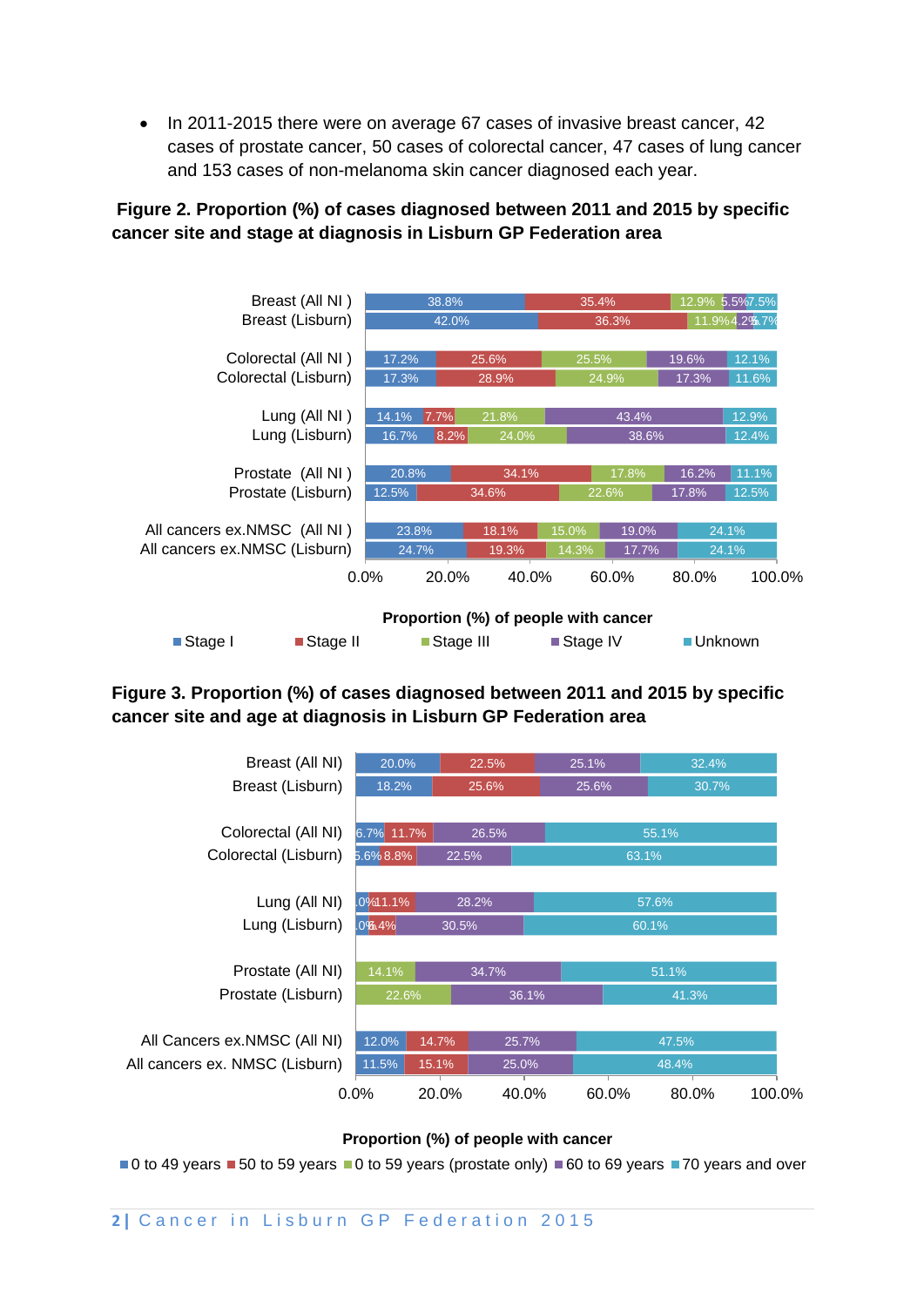#### • **Prevalence**





The 23- year prevalence represents all people diagnosed with cancer during 1993-2015 who are still alive at the end of 2015. Other prevalence measures commonly used, which depend on the diagnosis period considered, include:

- One year prevalence (people diagnosed in 2015) which at the end of 2015 was 283 (132 males and 151 females).
- Five year prevalence (people diagnosed 2011-2015) which at the end of 2015 was 1,162 (505 males and 657 females).
- Ten year prevalence (people diagnosed 2006-2015) which at the end of 2015 was 1,915 (862 males and 1,053 females).
- Twenty-three year prevalence (people diagnosed 1993-2015) which at the end of 2015 was 2,813 (1,190 males and 1,623 females).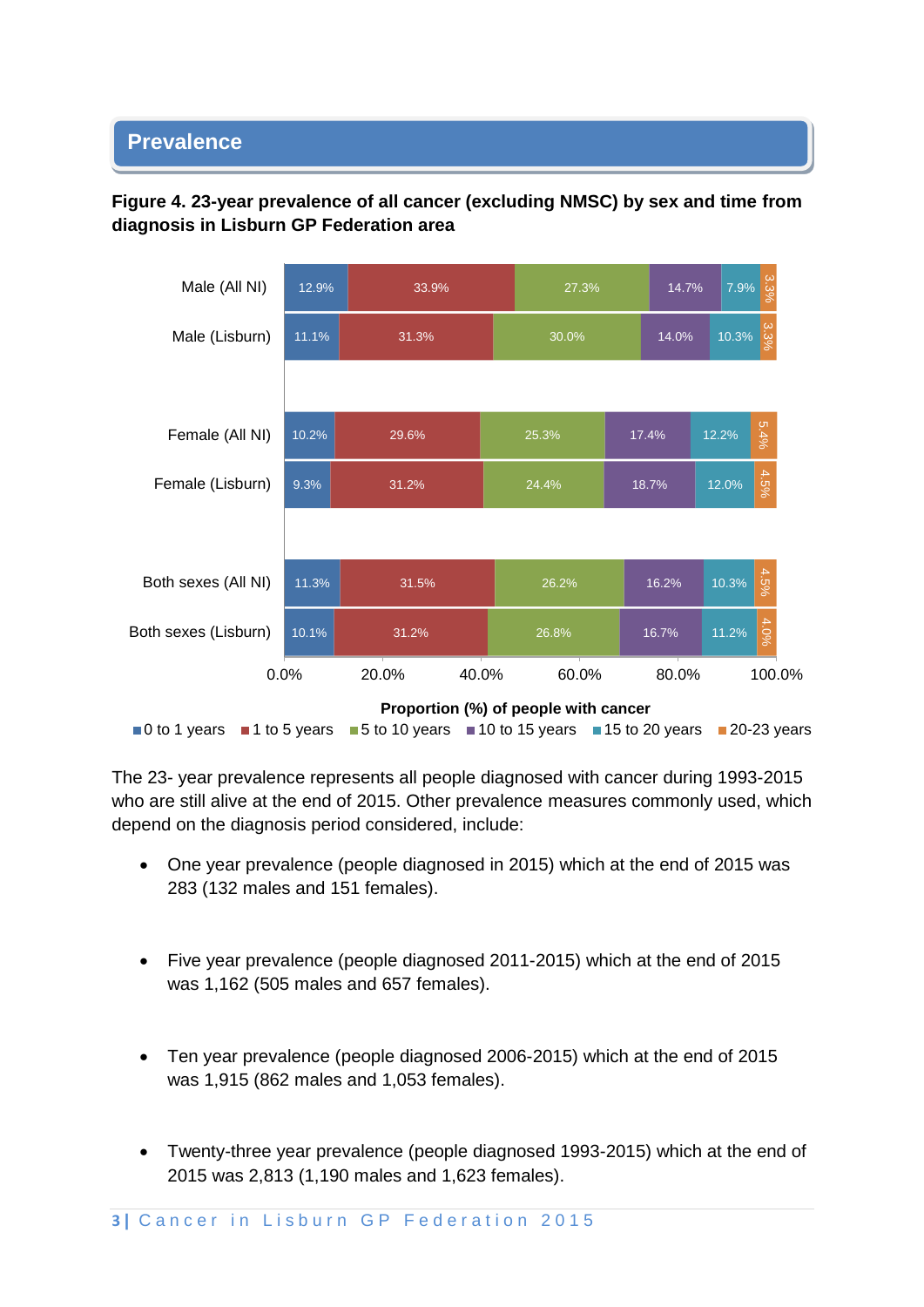**Figure 5. 23 year prevalence (based on time since diagnosis) for all cancers (excluding NMSC) by sex in Lisburn GP Federation** 



**Figure 6. 23-year prevalence (number of people) for all cancers (excluding NMSC) by sex and cancer site in Lisburn GP Federation**



At 31<sup>st</sup> December 2015, of those people living up to 23 years after a cancer diagnosis (excluding non-melanoma skin cancer) in the Lisburn GP Federation:

- Over half (58.2%) of people had been diagnosed with breast, prostate, colorectal or lung cancer.
- 1,623 were female and of these over 4 in 10 females (46.2%) had, had a diagnosis of invasive breast cancer (ICD10 C50).
- 1,190 were male and of these 4 in 10 males (33.1%) had, had a diagnosis of prostate cancer (ICD10 C61).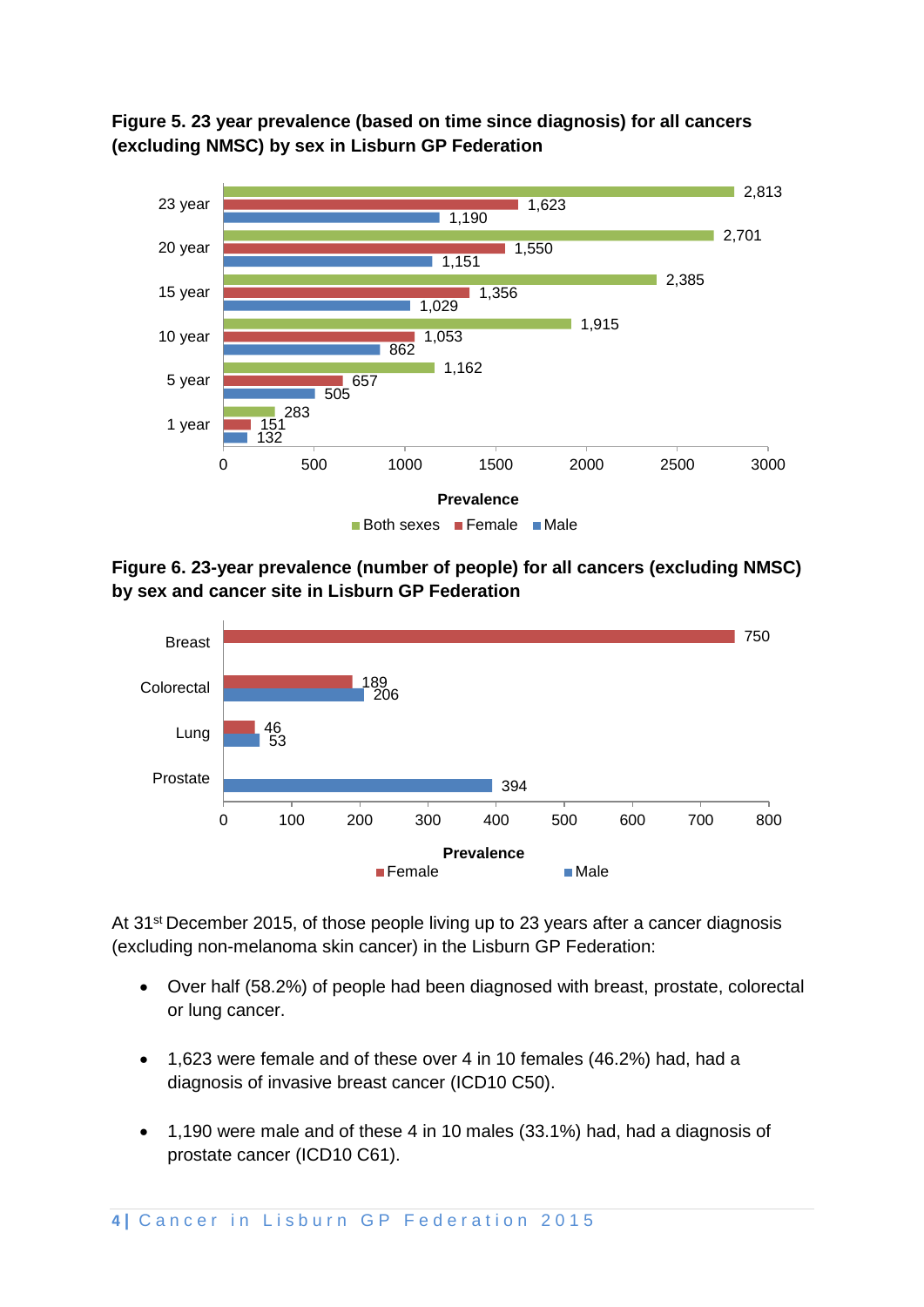## **Figure 7. 23-year prevalence for all cancers (excluding NMSC) by cancer site and time since diagnosis in Lisburn GP Federation area**

| Breast (All NI; n=14,727)     | 9.1%                             | 28.6%     |                                      | 62.3%                                                            |  |  |
|-------------------------------|----------------------------------|-----------|--------------------------------------|------------------------------------------------------------------|--|--|
| Breast (Lisburn; n=750)       | 7.2%                             | 32.0%     |                                      | 60.8%                                                            |  |  |
|                               |                                  |           |                                      |                                                                  |  |  |
| Colorectal (All NI; n=8,161)  | 11.3%<br>35.0%                   |           |                                      | 53.7%                                                            |  |  |
| Colorectal (Lisburn; n=395)   | 9.6%                             | 32.7%     |                                      | 57.7%                                                            |  |  |
| Head & Neck (All NI; n=2,142) | 13.9%                            | 32.1%     |                                      | 54.1%                                                            |  |  |
| Head & Neck (Lisburn; n=87)   | 17.2%                            |           | 35.6%                                | 47.1%                                                            |  |  |
| Kidney (All NI; n=2,075)      | 14.3%                            | 37.9%     |                                      | 47.8%                                                            |  |  |
| Kidney (Lisburn; n=93)        | 8.6%                             | 38.7%     |                                      | 52.7%                                                            |  |  |
|                               |                                  |           |                                      |                                                                  |  |  |
| Lung (All NI; n=2,059)        |                                  | 33.0%     | 37.9%                                | 29.1%                                                            |  |  |
| Lung (Lisburn; n=99)          |                                  | 34.3%     |                                      | 33.3%                                                            |  |  |
| Lymphoma (All NI; n=3,391)    | 9.6%                             | 30.5%     |                                      | 59.9%                                                            |  |  |
| Lymphoma (Lisburn; n=178)     | 10.1%                            | 27.5%     |                                      | 62.4%                                                            |  |  |
|                               |                                  |           |                                      |                                                                  |  |  |
| Melanoma (All NI; n=4,008)    | 9.6%<br>30.2%                    |           |                                      | 60.2%                                                            |  |  |
| Melanoma (Lisburn; n=190)     | 9.5%                             | 30.0%     |                                      | 60.5%                                                            |  |  |
| Prostate (All NI; n=9,347)    |                                  |           |                                      | 50.8%                                                            |  |  |
| Prostate (Lisburn; n=394)     | 11.7%<br>37.5%<br>10.9%<br>33.5% |           |                                      | 55.6%                                                            |  |  |
|                               |                                  |           |                                      |                                                                  |  |  |
| Uterus (All NI; n=2,451)      | 9.2%                             | 30.8%     |                                      | 59.9%                                                            |  |  |
| Uterus (Lisburn; n=132)       | 11.4%                            | 29.5%     | $\overline{59.1\%}$                  |                                                                  |  |  |
|                               |                                  |           |                                      |                                                                  |  |  |
| NMSC (All NI; n=33,881)       | 9.6%                             | 33.1%     |                                      | 57.3%                                                            |  |  |
| NMSC (Lisburn; n=1,538)       | 6.8%                             | 35.8%     |                                      | 57.3%                                                            |  |  |
|                               |                                  |           | Proportion (%) of people with cancer | 0.0% 10.0% 20.0% 30.0% 40.0% 50.0% 60.0% 70.0% 80.0% 90.0% 00.0% |  |  |
| $\blacksquare$ 0-1 years      |                                  | 1-5 years |                                      | ■5+years                                                         |  |  |

At 31<sup>st</sup> December 2015, of those people living up to 23 years after a cancer diagnosis (excluding non-melanoma skin cancer) in the Lisburn GP Federation:

- Over half of people diagnosed lymphoma (62.4%), female breast cancer (60.8%) and melanoma (60.5%) were diagnosed more than five years previously.
- Two thirds (66.6%) of people diagnosed with lung cancer were diagnosed within the last five years.